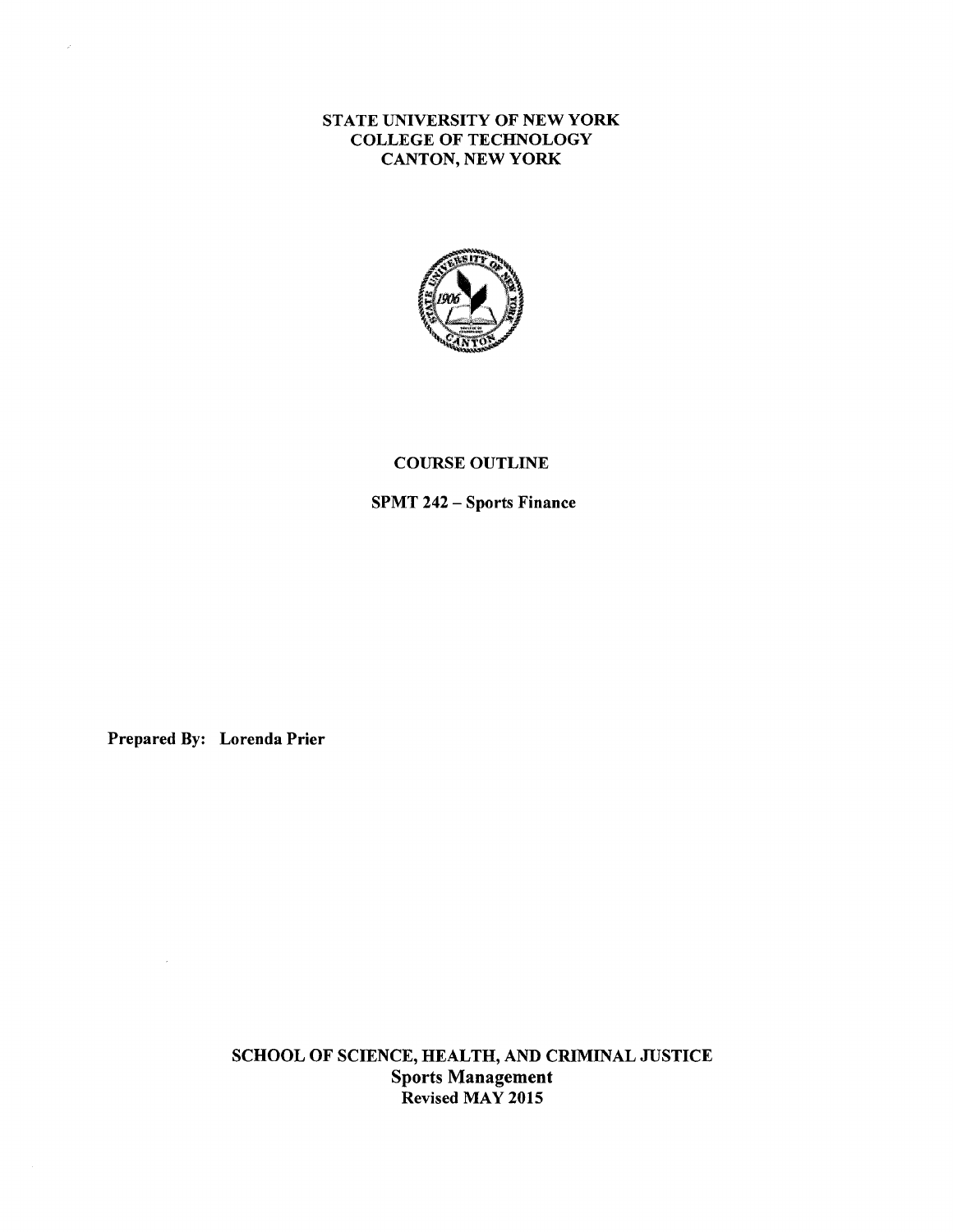- **A. TITLE:** Sports Finance
- **B. COURSE NUMBER:** SPMT 242
- **C. CREDIT HOURS:** 3
- **D. WRITING INTENSIVE COURSE:** No
- **E. COURSE LENGTH:** 15 **weeks**
- F. **SEMESTER(S} OFFERED:** Fall/Spring
- **G. HOURS OF LECTURE, LABORATORY, RECITATION, TUTORIAL, ACTIVITY:**  3 lecture hours per week

### **H. CATALOG DESCRIPTION:**

This course deals with the importance of finance and accounting theory within the sport industry. Students will explore elements that influence the financial world then apply such elements to the specific sport business world. Revenue and expense categories for professional and collegiate sports teams will be differentiated and evaluated in terms of league policies and current economic conditions. From case studies, this course will examine business structure, sources of capital and financial management in the unique business environment of professional and college sports.

#### I. **PRE-REQUISITES/CO-COURSES:**

**a.** Pre-requisite(s): SPMT 101 Foundations of Sports Management or permission of instructor

**b.** Co-requisite(s): None

### J. **GOALS (STUDENT LEARNING OUTCOMES}:**

By the end of this course, the student will be able to:

| <b>Course Objective</b>                               | <b>Institutional SLO</b> |
|-------------------------------------------------------|--------------------------|
| a. Recognize and discuss current financial issues in  | 2. Crit. Thinking        |
| sport                                                 | 3. Prof. Competence      |
| b. Compare financial statements to identify a sports  | 2. Crit. Thinking        |
| business' strengths and weaknesses                    | 3. Prof. Competence      |
| c. Describe business structure options, requirements  | 2. Crit. Thinking        |
| and financial implications as they pertain to sports  | 3. Prof. Competence      |
| business organizations and enterprises                |                          |
| d. Demonstrate an understanding of financial terms    | 2. Crit. Thinking        |
| and concepts and apply this business framework to     | 3. Prof. Competence      |
| the sport environment                                 |                          |
| e. Identify financial management techniques unique to | 2. Crit. Thinking        |
| professional and collegiate sports                    | 3. Prof. Competence      |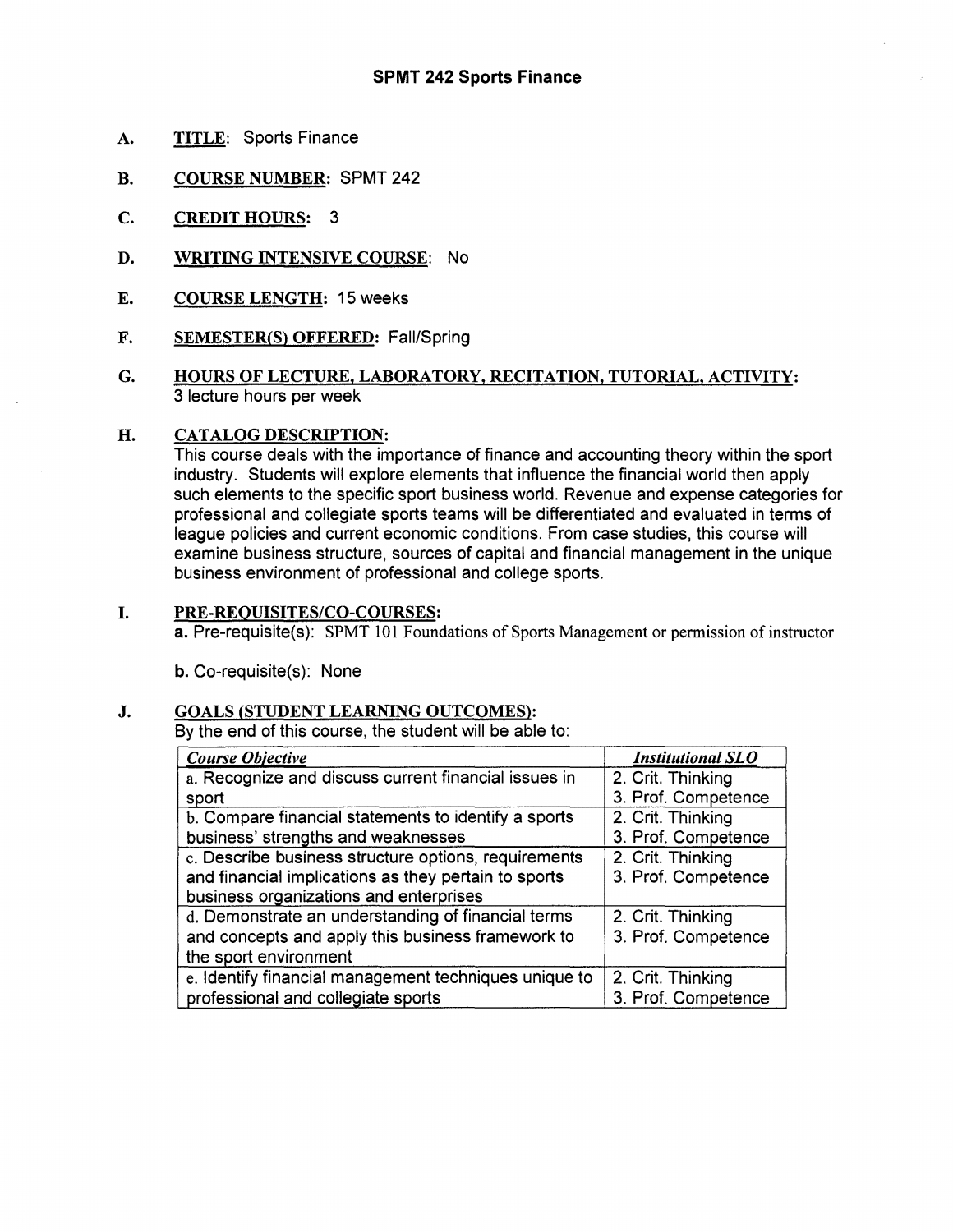## **K. TEXTS:**

Fried, Shapiro & DeSchriver (2003), Sports Finance Human Kinetics Publishing: Champaign, IL.

### **L. REFERENCES:**

Howard, D., & Crompton, J. (2004). Financing sport. (2nd ed.). Morgantown, WV: Fitness Information Technology.

- Brown, M., Nagel, M., McEvoy, C., & Rascher, D. (2004, December). Revenue and Wealth Maximization in the National Football League: The Impact of Stadia. Sport Marketing Quarterly, 13(4), 227-235.
- Fatsis, S. (2004, March 15). It's Time for Money, uh, March Madness. Wall Street Journal - Eastern Edition, 243(51), R1-R4.
- Fruhan, William E., Jr. "Nike Inc. Heading Toward 2010 (TN)." Harvard Business School Teaching Note 207-106.
- Mason, D. (1997, July). Revenue Sharing and Agency Problems in Professional Team Sport: The Case of the National Football League. Journal of Sport Management, 11(3), 203.
- Sparvero, E., & Chalip, L. (2007, May). Professional Teams as Leverageable Assets: Strategic Creation of Community Value. Sport Management Review, 10(1), 1-30.
- **M. EQUIPMENT:** Technology Enhanced Classroom
- **N. GRADING METHOD: A**  F

### **O. MEASUREMENT CRITERIA/METHODS:**

- Written Assignments
- Quizzes
- Small Group Task
- Discussion

### **P. DETAILED COURSE OUTLINE:**

# I. **Sport Finance Basics**

- a. Understanding current financial issues in sport
- b. Identifying the role of accounting and financial data in sport decision making
- c. Determining financial objectives of a sport organization
- d. Evaluating internal and external sports finance constraints

### II. **Business Structure**

- a. Comparing sole proprietorships, partnerships, corporations, limited liability corporations and limited liability partnerships
- b. Defining the requirements of each type of business structure utilized in sport